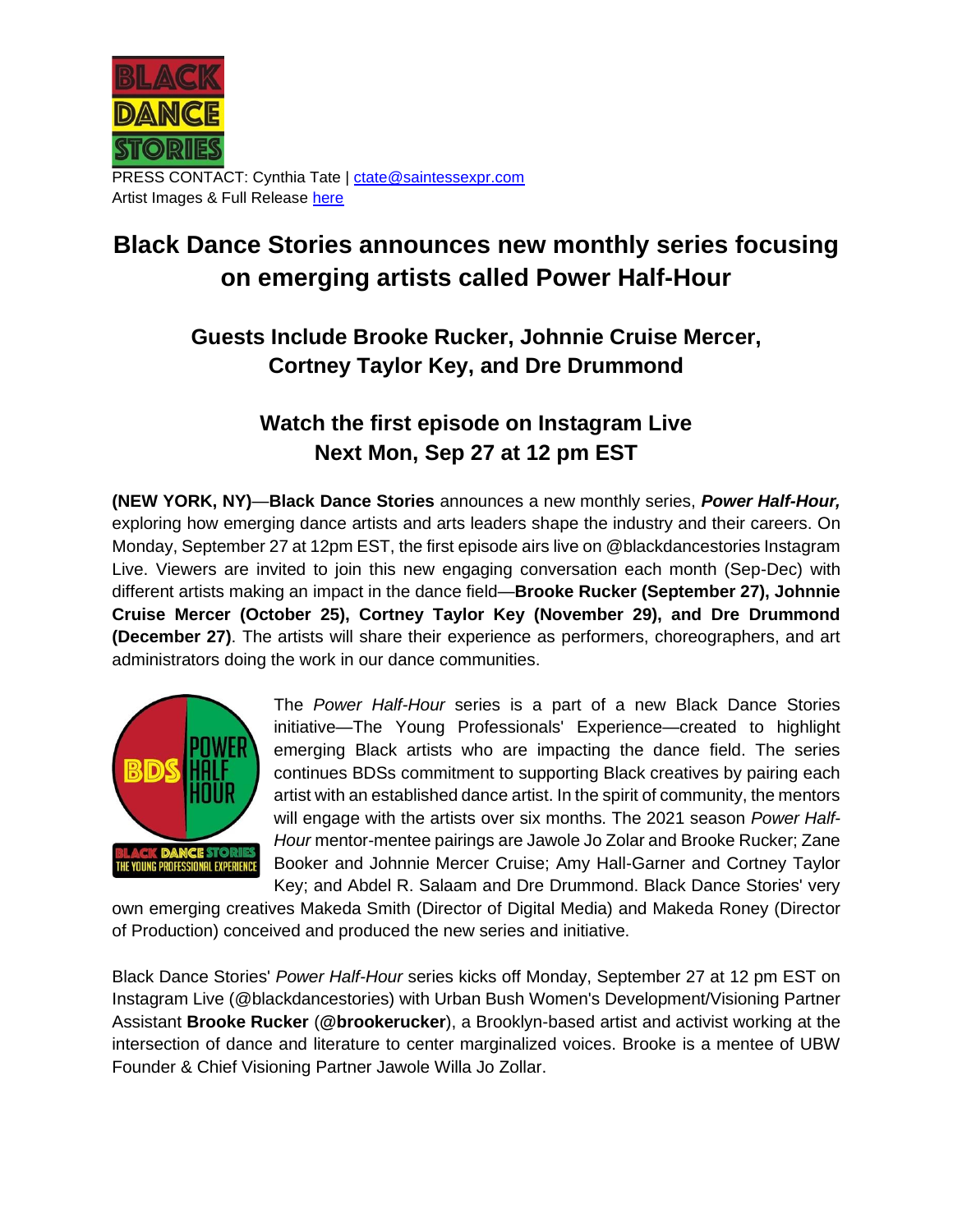The series streams live at 12 pm EST via Instagram Live the last Monday of the month through December 2021. Episodes will be available to view, with closed captioning viewable from @blackdancestories Instagram TV (IGTV) after the live show.

**Episode 2**: Johnnie Cruise Mercer Mon, October 25 at 12 pm EST

**Episode 3:** Cortney Taylor Key Mon, November 29 at 12 pm EST

**Episode 4:** Dre Drummond Mon, December 27 at 12 pm EST

Click [here](https://docs.google.com/forms/d/e/1FAIpQLSdHySLfWacGYb9YcxEj-HlrcvU57sf59cZqO9PhlklsFKAkyw/viewform) to receive more information and updates regarding future live streams and episodes. Also please consider donating to Black Dance Stories in support of the free programs. Venmo your contribution to @BlackDanceStories.

Continue the conversation! For exclusive photos, updates and more follow *Black Dance Stories* [Instagram.com/BlackDanceStories](https://www.instagram.com/blackdancestories/) [Facebook.com/BlackDanceStories](https://www.facebook.com/Black-Dance-Stories-114655733639715/?ref=page_internal) [Twitter.com/BlackDanceStories](https://twitter.com/blkdancestories?s=11) [YouTube.com/BlackDanceStories](https://www.youtube.com/channel/UChAdMkDQCaGWCIaBoSZirTg)

### EDITORS' NOTES

For press inquiries contact Cynthia Tate at [ctate@saintessexpr.com](mailto:ctate@saintessexpr.com)

### Artist Bios

**Johnnie Cruise Mercer** is a New York-based queer black thinker, maker, performer, educator, and social entrepreneur born in Richmond, VA. His most recent processes and work have been hosted and presented by: The 92Y Harkness Dance Center, Gibney: Agnes Varis Performing Arts Center, The Dixon Place, Danspace Project Inc, and The Clarice Performing Arts Center's The BlackLight Summit. He was recently honored as the 2021 Princess Grace Award Recipient in Choreography. Mercer is the founder and Company Director of TheREDprojectNYC (TRPNYC), a multidisciplinary arts ensemble dedicated to the study of movement philosophy and its use toward building communal spaces for black/other process, documentation, and investigation. TRPNYC is in year four of the six-year project, "A Process Anthology: The Decade from Hell and the Decade that Followed Suite." The project will soon close with two DocuEpic Works, set to launch in fall 2022 (commissioned by Gibney) and Spring 2024. More information Instagram @jcruisem, @jcm\_redprojectnyc or www.trpnyc.com

**Brooke Rucker** is a Brooklyn-based artist and arts administrator specializing in dance. She began her arts training in her hometown Cartersville, GA, and went on to earn her BFA in Dance at Florida State University in 2018. She has performed with Charles Anderson's dance theatre X (2018-2019) and Gaspard & Dancers (2019) as a company member, and she has also apprenticed with Urban Bush Women. Currently, Brooke is a member of TheREDprojectNYC's Movement Ensemble. In addition to her dancing, Brooke works at Urban Bush Women as their Development/Visioning Partner Assistant and TheREDprojectNYC as their Company Assistant. Brooke is a member of Dance/NYC's Junior Committee, a proactive working committee for emerging leaders in the field. You can connect with Brooke through her Instagram @brookerucker